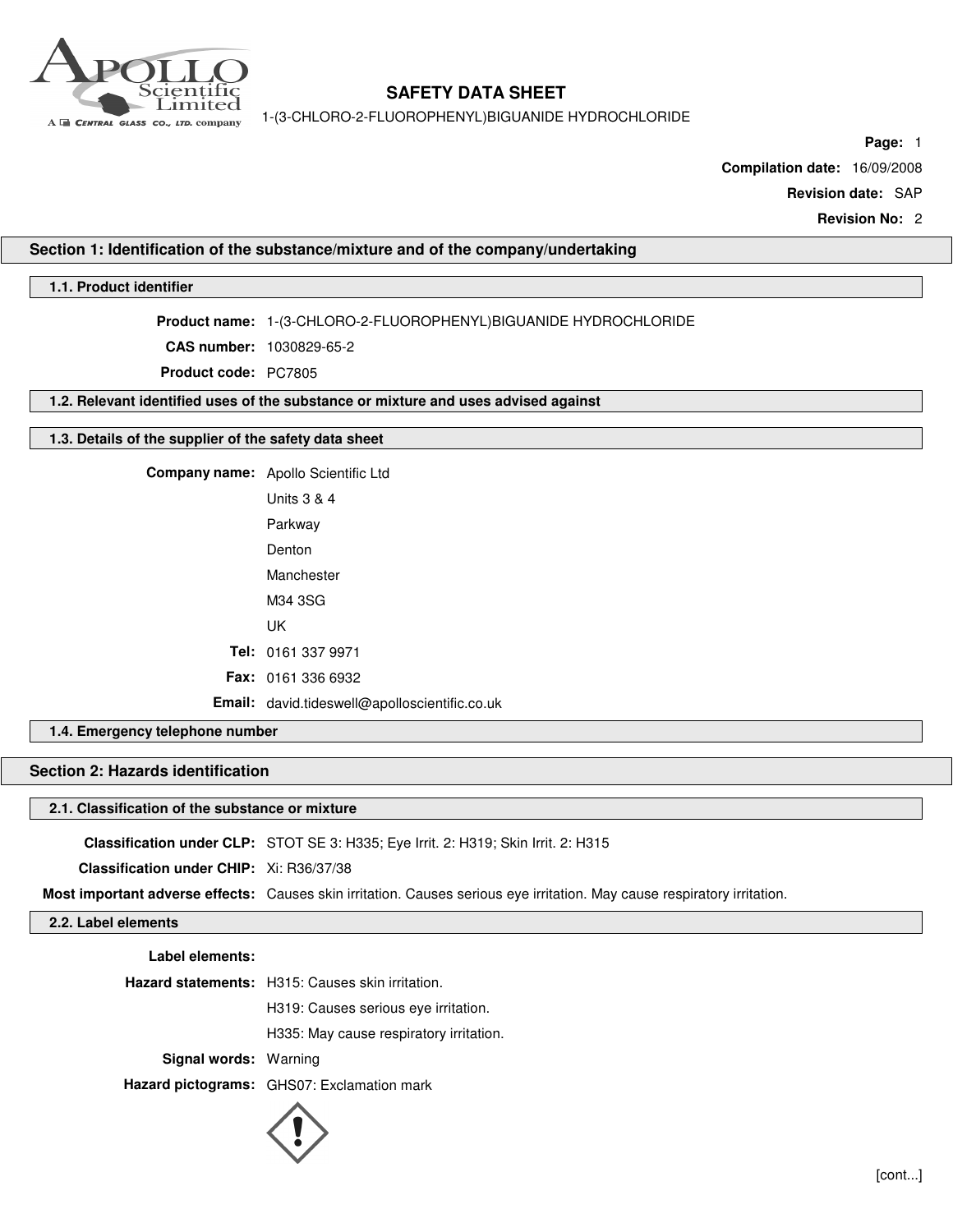### 1-(3-CHLORO-2-FLUOROPHENYL)BIGUANIDE HYDROCHLORIDE

**Page:** 2

**Precautionary statements:** P271: Use only outdoors or in a well-ventilated area.

P261: Avoid breathing dust.

P280: Wear protective gloves/protective clothing/eye protection/face protection.

### **2.3. Other hazards**

**PBT:** This product is not identified as a PBT/vPvB substance.

# **Section 3: Composition/information on ingredients**

# **3.1. Substances**

**Chemical identity:** 1-(3-CHLORO-2-FLUOROPHENYL)BIGUANIDE HYDROCHLORIDE

**CAS number:** 1030829-65-2

# **Section 4: First aid measures**

# **4.1. Description of first aid measures**

**Skin contact:** Remove all contaminated clothes and footwear immediately unless stuck to skin. Wash immediately with plenty of soap and water.

**Eye contact:** Bathe the eye with running water for 15 minutes. Consult a doctor.

**Ingestion:** Wash out mouth with water. Consult a doctor.

**Inhalation:** Remove casualty from exposure ensuring one's own safety whilst doing so. Consult a doctor.

#### **4.2. Most important symptoms and effects, both acute and delayed**

**Skin contact:** There may be irritation and redness at the site of contact.

**Eye contact:** There may be irritation and redness. The eyes may water profusely.

**Ingestion:** There may be soreness and redness of the mouth and throat.

**Inhalation:** There may be irritation of the throat with a feeling of tightness in the chest. Exposure may cause coughing or wheezing.

**4.3. Indication of any immediate medical attention and special treatment needed**

#### **Section 5: Fire-fighting measures**

### **5.1. Extinguishing media**

**Extinguishing media:** Carbon dioxide, dry chemical powder, foam. Suitable extinguishing media for the

surrounding fire should be used.

## **5.2. Special hazards arising from the substance or mixture**

**Exposure hazards:** In combustion emits toxic fumes of carbon dioxide / carbon monoxide. Nitrogen oxides (NOx). Hydrogen chloride (HCl). Hydrogen fluoride (HF).

#### **5.3. Advice for fire-fighters**

**Advice for fire-fighters:** Wear self-contained breathing apparatus. Wear protective clothing to prevent contact with skin and eyes.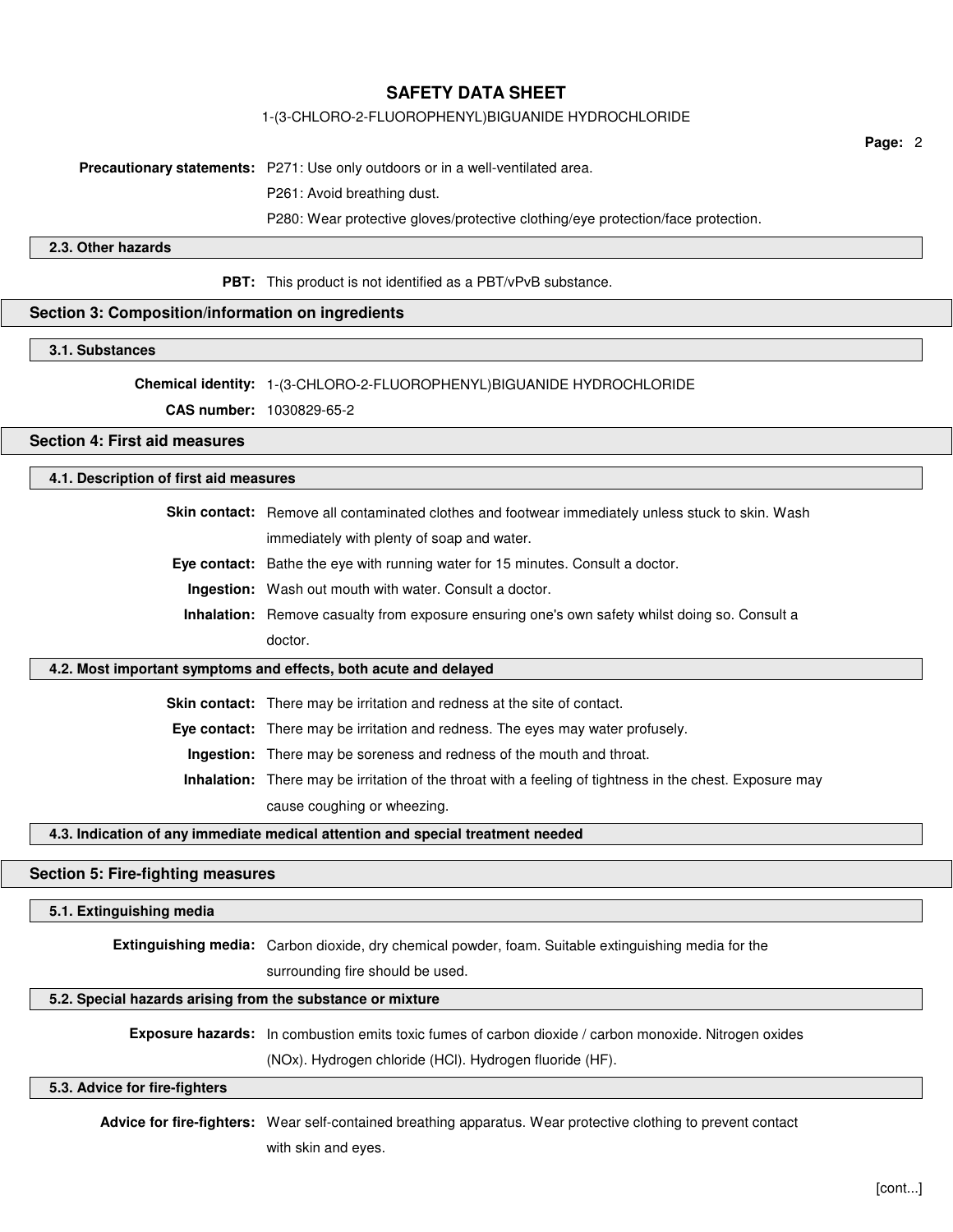# 1-(3-CHLORO-2-FLUOROPHENYL)BIGUANIDE HYDROCHLORIDE

**Page:** 3

| Section 6: Accidental release measures                    |                                                                                                                     |
|-----------------------------------------------------------|---------------------------------------------------------------------------------------------------------------------|
|                                                           | 6.1. Personal precautions, protective equipment and emergency procedures                                            |
|                                                           | Personal precautions: Refer to section 8 of SDS for personal protection details. If outside do not approach from    |
|                                                           | downwind. If outside keep bystanders upwind and away from danger point. Mark out the                                |
|                                                           | contaminated area with signs and prevent access to unauthorised personnel. Do not                                   |
|                                                           | create dust.                                                                                                        |
| 6.2. Environmental precautions                            |                                                                                                                     |
|                                                           | Environmental precautions: Do not discharge into drains or rivers.                                                  |
| 6.3. Methods and material for containment and cleaning up |                                                                                                                     |
|                                                           | Clean-up procedures: Transfer to a closable, labelled salvage container for disposal by an appropriate              |
|                                                           | method.                                                                                                             |
| 6.4. Reference to other sections                          |                                                                                                                     |
|                                                           |                                                                                                                     |
| Section 7: Handling and storage                           |                                                                                                                     |
| 7.1. Precautions for safe handling                        |                                                                                                                     |
|                                                           | Handling requirements: Avoid direct contact with the substance. Ensure there is sufficient ventilation of the area. |
|                                                           | Do not handle in a confined space. Avoid the formation or spread of dust in the air. Only                           |
|                                                           | use in fume hood.                                                                                                   |
|                                                           | 7.2. Conditions for safe storage, including any incompatibilities                                                   |
|                                                           | Storage conditions: Store in a cool, well ventilated area. Keep container tightly closed. Product is                |
|                                                           | hygroscopic. Take precautions to avoid contact with atmospheric moisture. Store under                               |
|                                                           | Argon.                                                                                                              |
|                                                           | Suitable packaging: Must only be kept in original packaging.                                                        |
| 7.3. Specific end use(s)                                  |                                                                                                                     |
| Specific end use(s): No data available.                   |                                                                                                                     |
| Section 8: Exposure controls/personal protection          |                                                                                                                     |
| 8.1. Control parameters                                   |                                                                                                                     |
|                                                           |                                                                                                                     |
| Workplace exposure limits: No data available.             |                                                                                                                     |
| <b>DNEL/PNEC Values</b>                                   |                                                                                                                     |
|                                                           | DNEL / PNEC No data available.                                                                                      |
| 8.2. Exposure controls                                    |                                                                                                                     |

**Engineering measures:** Ensure there is sufficient ventilation of the area.

**Respiratory protection:** Self-contained breathing apparatus must be available in case of emergency. Respiratory protective device with particle filter.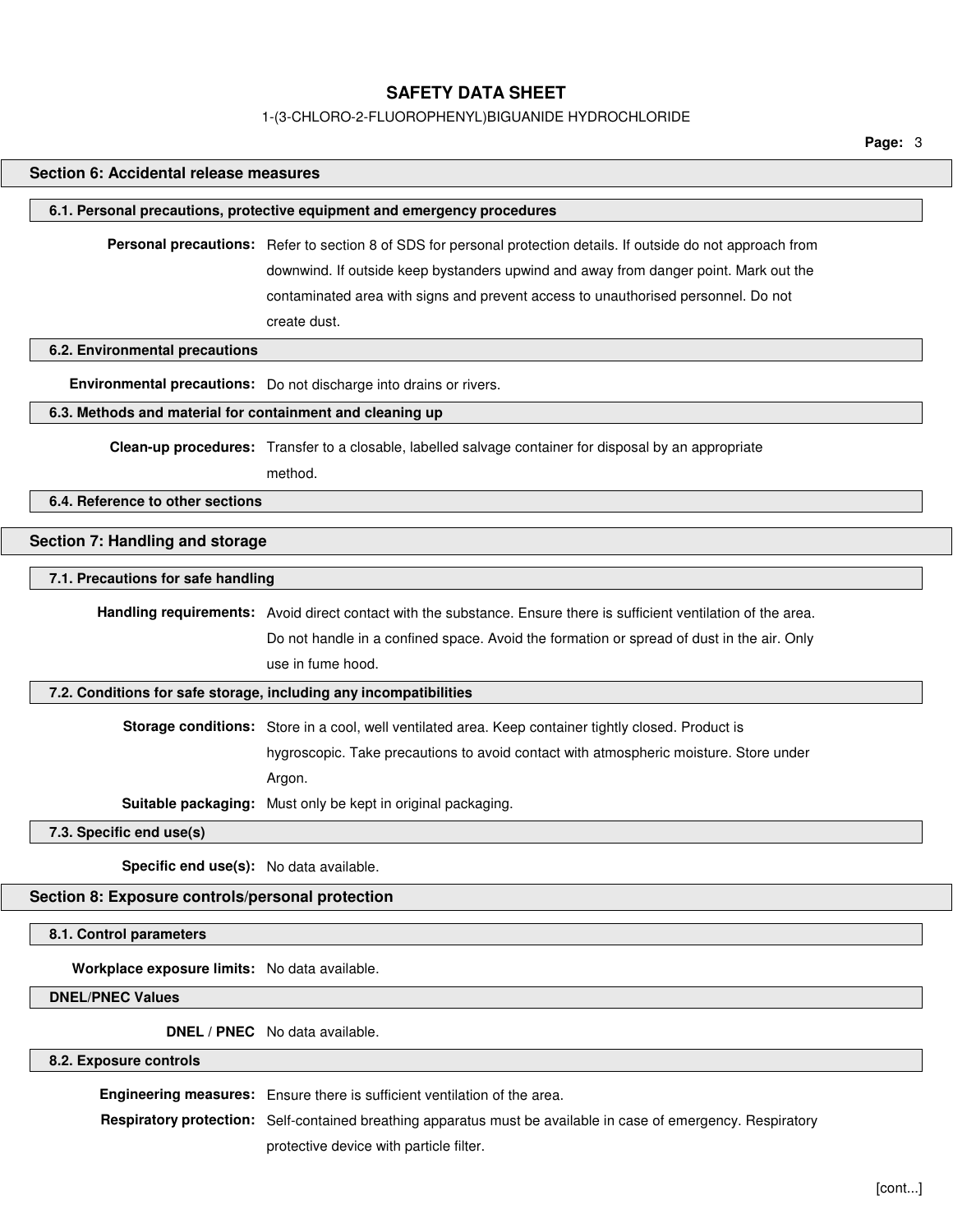### 1-(3-CHLORO-2-FLUOROPHENYL)BIGUANIDE HYDROCHLORIDE

**Hand protection:** Protective gloves.

**Eye protection:** Safety glasses. Ensure eye bath is to hand.

**Skin protection:** Protective clothing.

# **Section 9: Physical and chemical properties**

### **9.1. Information on basic physical and chemical properties**

**State:** Solid

**9.2. Other information**

**Other information:** No data available.

#### **Section 10: Stability and reactivity**

**10.1. Reactivity**

**Reactivity:** Stable under recommended transport or storage conditions.

**10.2. Chemical stability**

**Chemical stability:** Stable under normal conditions.

#### **10.3. Possibility of hazardous reactions**

**Hazardous reactions:** Hazardous reactions will not occur under normal transport or storage conditions.

**10.4. Conditions to avoid**

**Conditions to avoid:** Heat.

**10.5. Incompatible materials**

**Materials to avoid:** Strong oxidising agents. Strong acids.

## **10.6. Hazardous decomposition products**

**Haz. decomp. products:** In combustion emits toxic fumes of carbon dioxide / carbon monoxide. Nitrogen oxides

(NOx). Hydrogen chloride (HCl). Hydrogen fluoride (HF).

#### **Section 11: Toxicological information**

#### **11.1. Information on toxicological effects**

#### **Relevant hazards for substance:**

| Hazard                        | Route      | Basis              |
|-------------------------------|------------|--------------------|
| Skin corrosion/irritation     | DRM        | Based on test data |
| Serious eye damage/irritation | OPT        | Based on test data |
| STOT-single exposure          | <b>INH</b> | Based on test data |

**Symptoms / routes of exposure**

**Skin contact:** There may be irritation and redness at the site of contact.

**Eye contact:** There may be irritation and redness. The eyes may water profusely.

**Page:** 4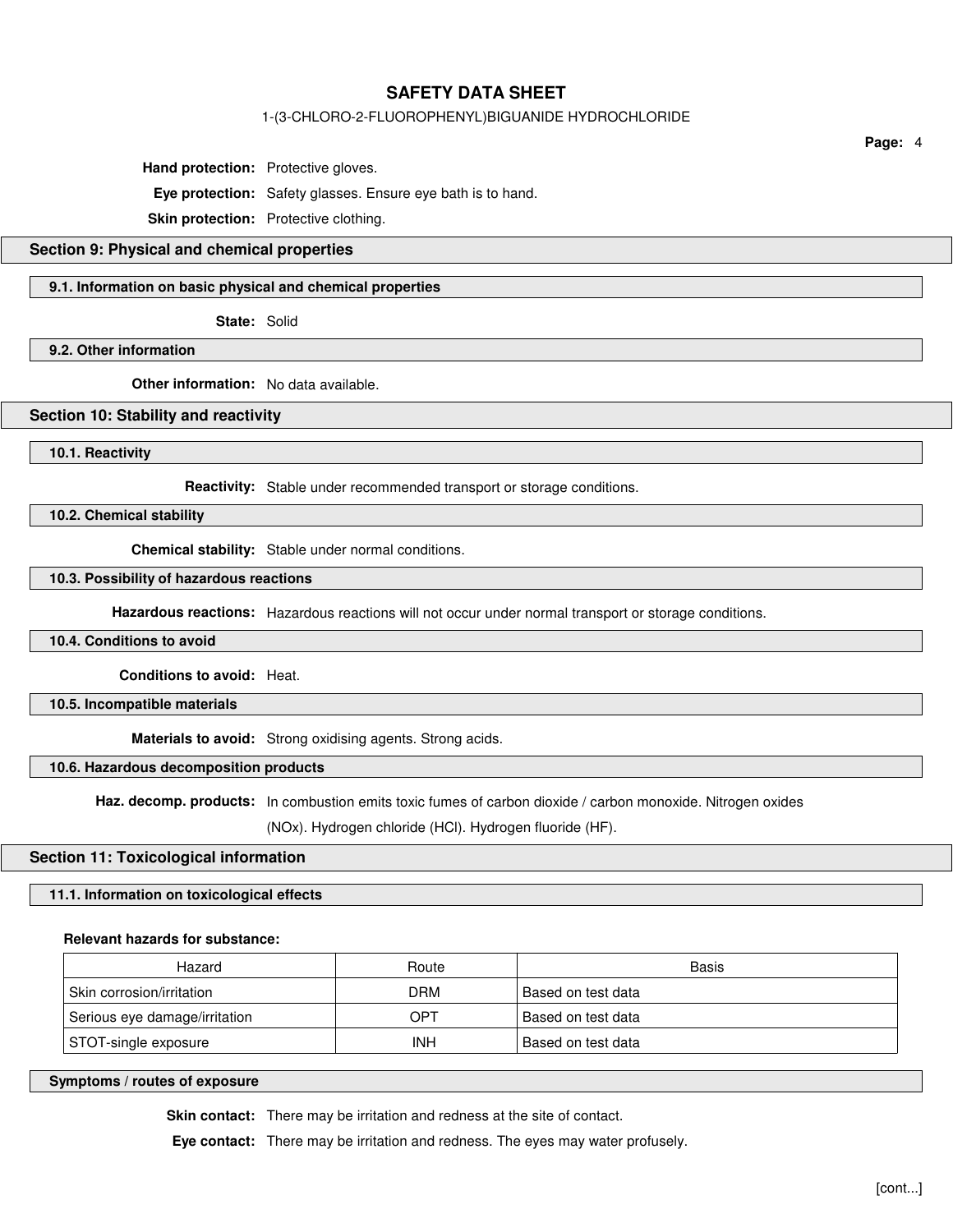### 1-(3-CHLORO-2-FLUOROPHENYL)BIGUANIDE HYDROCHLORIDE

**Page:** 5

**Ingestion:** There may be soreness and redness of the mouth and throat.

**Inhalation:** There may be irritation of the throat with a feeling of tightness in the chest. Exposure may cause coughing or wheezing.

#### **Section 12: Ecological information**

## **12.1. Toxicity**

**Ecotoxicity values:** No data available.

# **12.2. Persistence and degradability**

**Persistence and degradability:** No data available.

**12.3. Bioaccumulative potential**

**Bioaccumulative potential:** No data available.

**12.4. Mobility in soil**

**Mobility:** No data available.

# **12.5. Results of PBT and vPvB assessment**

**PBT identification:** This product is not identified as a PBT/vPvB substance.

## **12.6. Other adverse effects**

**Other adverse effects:** No data available.

# **Section 13: Disposal considerations**

| 13.1. Waste treatment methods |                                                                                                                     |
|-------------------------------|---------------------------------------------------------------------------------------------------------------------|
|                               | <b>Disposal operations:</b> Transfer to a suitable container and arrange for collection by specialised disposal     |
|                               | company. MATERIAL SHOULD BE DISPOSED OF IN ACCORDANCE WITH LOCAL,                                                   |
|                               | STATE AND FEDERAL REGULATIONS                                                                                       |
|                               | <b>Disposal of packaging:</b> Dispose of as special waste in compliance with local and national regulations Observe |
|                               | all federal, state and local environmental regulations.                                                             |
|                               | <b>NB:</b> The user's attention is drawn to the possible existence of regional or national                          |
|                               | regulations regarding disposal.                                                                                     |

## **Section 14: Transport information**

**Transport class:** This product does not require a classification for transport.

# **Section 15: Regulatory information**

## **15.1. Safety, health and environmental regulations/legislation specific for the substance or mixture**

## **15.2. Chemical Safety Assessment**

**Chemical safety assessment:** A chemical safety assessment has not been carried out for the substance or the mixture

by the supplier.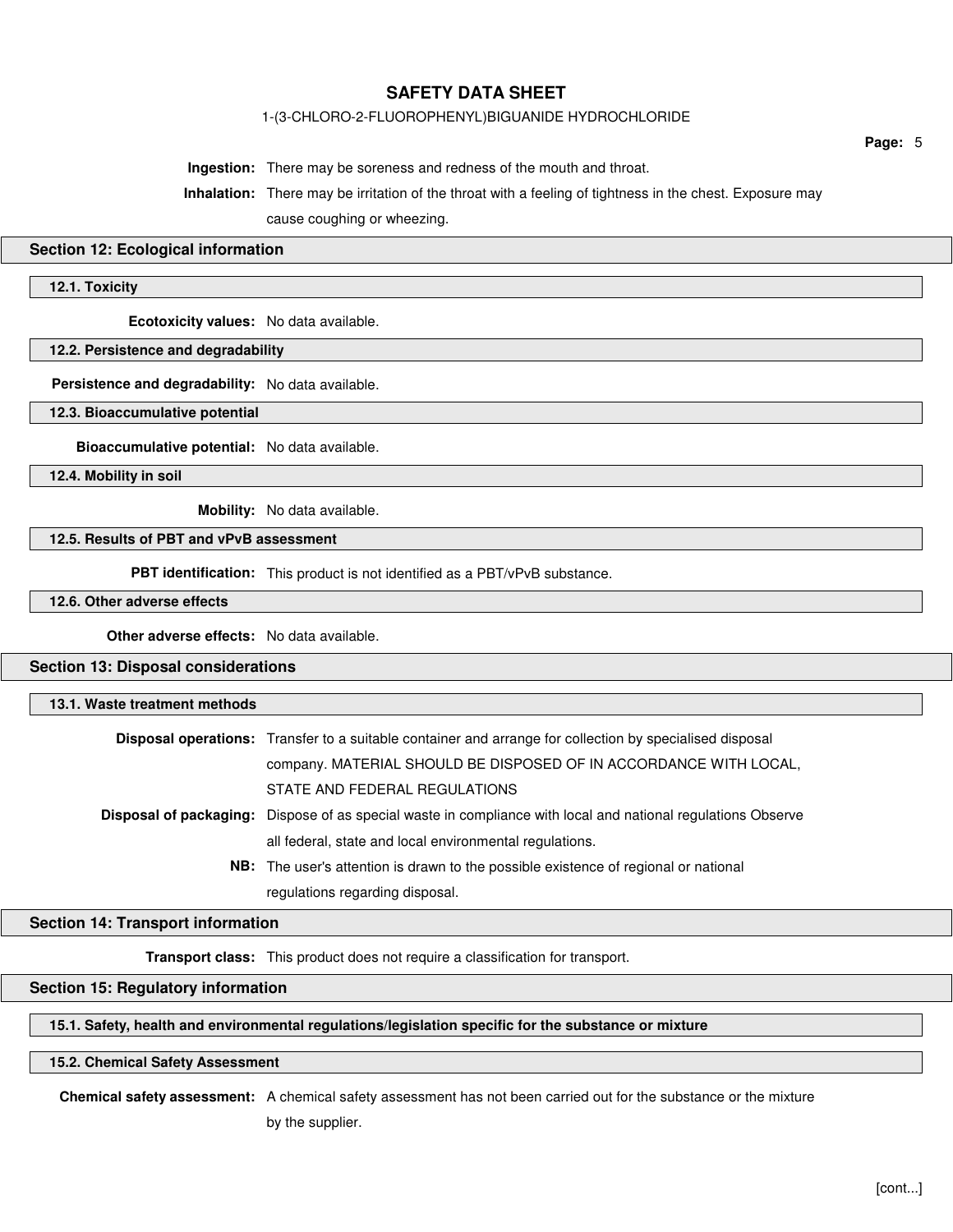# 1-(3-CHLORO-2-FLUOROPHENYL)BIGUANIDE HYDROCHLORIDE

**Page:** 6

| <b>Section 16: Other information</b>                       |                                                                                                                     |
|------------------------------------------------------------|---------------------------------------------------------------------------------------------------------------------|
| <b>Other information</b>                                   |                                                                                                                     |
|                                                            | Other information: This safety data sheet is prepared in accordance with Commission Regulation (EU) No<br>453/2010. |
|                                                            | * Data predicted using computational software. Toxtree - Toxic Hazard Estimation by                                 |
|                                                            | decision tree approach. http://ecb.jrc.ec.europa.eu/qsar/qsar-tools/index.php?<br>c=TOXTREE                         |
|                                                            | ~ Data predicted using computational software ACD/ToxSuite v 2.95.1 Copyright 1994-                                 |
|                                                            | 2009 ACD/labs, Copyright 2001-2009 Pharma Algorithms, Inc, Advanced Chemistry                                       |
|                                                            | Development, Inc (ACD/Labs). http://www.acdlabs.com/products/pc_admet/tox/tox/                                      |
| Phrases used in s.2 and s.3: H315: Causes skin irritation. |                                                                                                                     |
|                                                            | H319: Causes serious eye irritation.                                                                                |
|                                                            | H335: May cause respiratory irritation.                                                                             |
|                                                            | R36/37/38: Irritating to eyes, respiratory system and skin.                                                         |
|                                                            | <b>Legend to abbreviations:</b> $PNEC = predicted no effect level$                                                  |
|                                                            | $DNEL = derived no effect level$                                                                                    |
|                                                            | $LD50 = median$ lethal dose                                                                                         |
|                                                            | $LC50$ = median lethal concentration                                                                                |
|                                                            | $EC50$ = median effective concentration                                                                             |
|                                                            | IC50 = median inhibitory concentration                                                                              |
|                                                            | $dw = dry$ weight                                                                                                   |
|                                                            | $bw = body weight$                                                                                                  |
|                                                            | $cc = closed cup$                                                                                                   |
|                                                            | $oc = open cup$                                                                                                     |
|                                                            | $MUS = mouse$                                                                                                       |
|                                                            | $GPG =$ guinea pig                                                                                                  |
|                                                            | $RBT = rabbit$                                                                                                      |
|                                                            | $HAM = hamster$                                                                                                     |
|                                                            | $HMN = human$                                                                                                       |
|                                                            | $MAM =$ mammal                                                                                                      |
|                                                            | $PGN = pigeon$                                                                                                      |
|                                                            | $IVN = intravenous$                                                                                                 |
|                                                            | $SCU = subcutaneous$                                                                                                |
|                                                            | $SKN = skin$                                                                                                        |
|                                                            | $DRM = dermal$                                                                                                      |
|                                                            | OCC = ocular/corneal                                                                                                |
|                                                            | $PCP = phycico$ -chemical properties                                                                                |
|                                                            | Legal disclaimer: The material is intended for research purposes only and should be handled exclusively             |